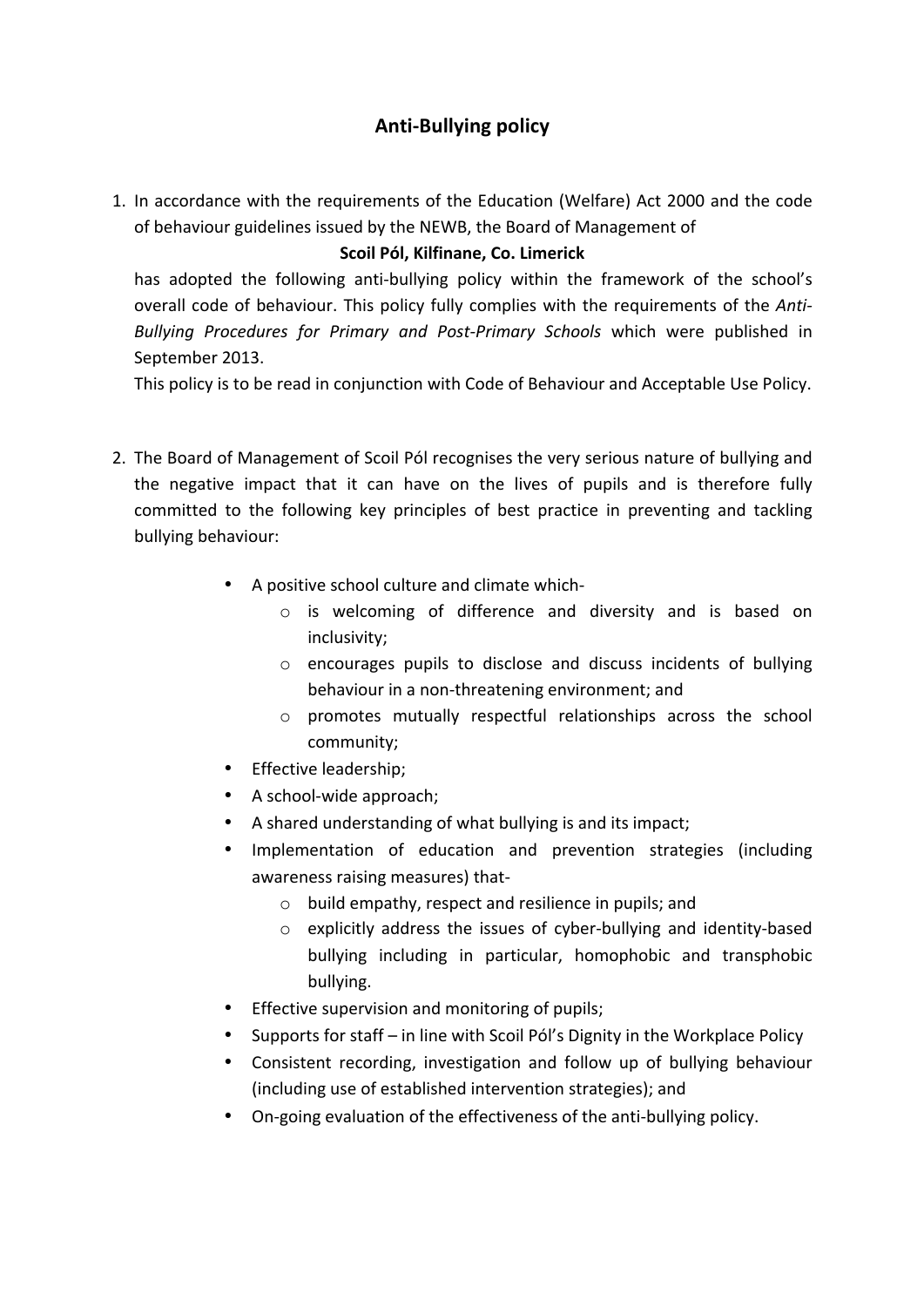In accordance with the *Anti-Bullying Procedures for Primary and Post-Primary Schools* bullying is defined as follows:

Bullying is unwanted negative behaviour, verbal, psychological or physical, conducted, by an individual or group against another person (or persons) and which is repeated **over time.** 

The following types of behaviour are included in the definition of bullying:

- deliberate exclusion, malicious gossip and other forms of relational bullying,
- cyber-bullying defined as the use of information and communication technologies to support deliberate, repeated and hostile behaviour by an individual or group that is intended to harm others
- identity-based bullying such as homophobic bullying, transphobic bullying, racist bullying, bullying based on a person's membership of the Traveller community and bullying of those with disabilities or special educational needs.

Isolated or once-off incidents of intentional negative behaviour, including a once-off offensive or hurtful text message or other private messaging, do not fall within the definition of bullying and should be dealt with, as appropriate, in accordance with the school's code of behaviour and the school's Pastoral Care Policy.

However, in the context of this policy, placing a once-off offensive or hurtful public message, image or statement on a social network site or other public forum where that message, image or statement can be viewed and/or repeated by other people will be regarded as bullying behaviour.

Negative behaviour that does not meet this definition of bullying will be dealt with in accordance with the school's code of behaviour.

Additional information on different types of bullying is set out in Section 2 of the *Anti-Bullying Procedures for Primary and Post-Primary Schools*.

## 3. **Investigating and Dealing with Bullying**

All members of the school community have an obligation to report incidents of bullying.

A bullying concern may be reported to **any staff member** in the school who will document the concern and pass to a relevant teacher for investigation.

The 'relevant teachers' for investigating and dealing with bullying are:

• Principal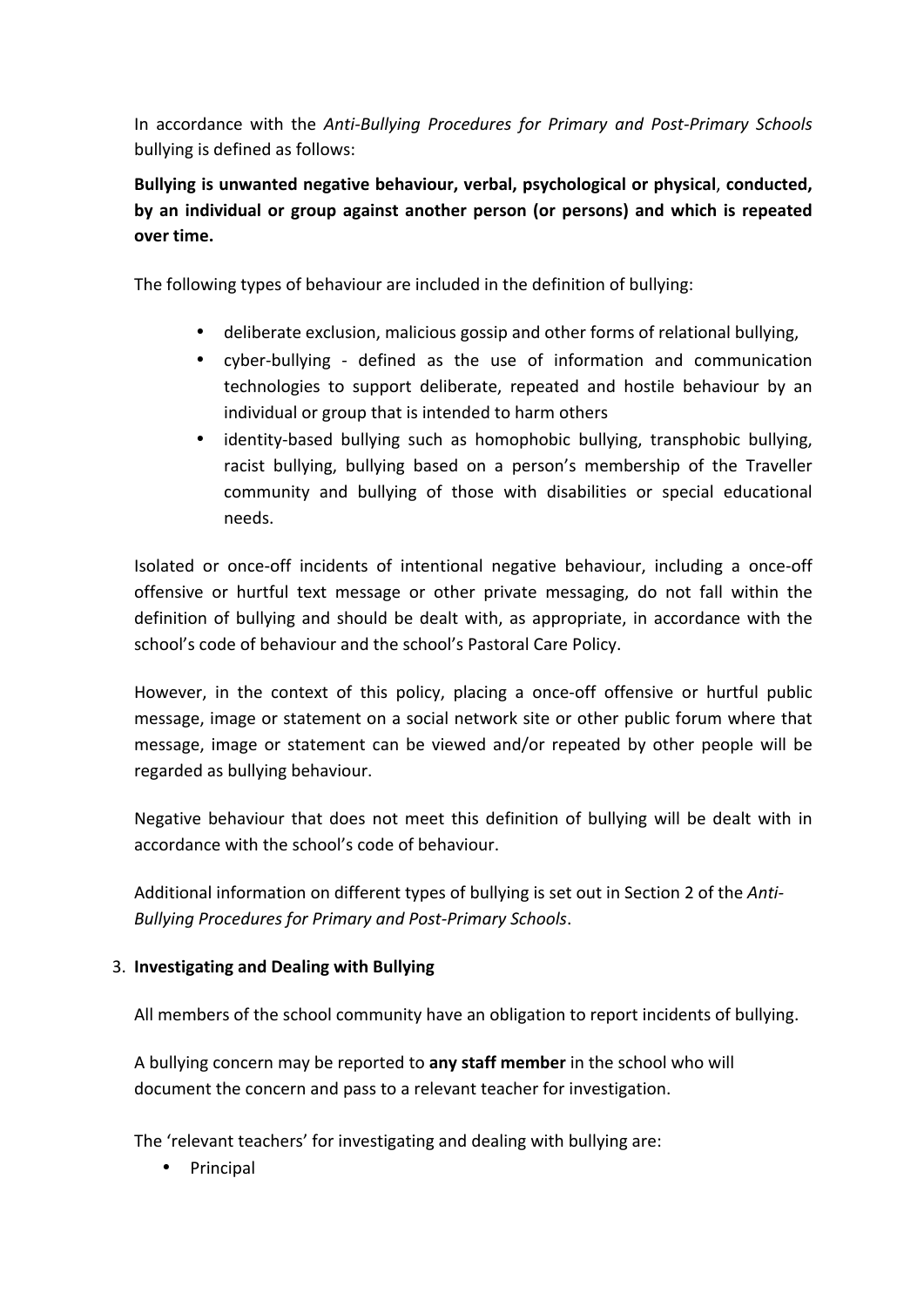- Deputy Principal
- Year Head
- Pastoral Care teacher
- Guidance Counsellor

Parents are encouraged to contact the Deputy Principal/Principal immediately if they suspect or know that a student is being bullied. Parents are encouraged to keep a record of all incidents of bullying.

## 4. **Education and Prevention strategies**

- Initiatives and programmes focused on developing students' awareness and understanding of bullying, including its causes and effects. These programmes will include initiatives which deal with the issue of identity-based bullying and in particular homophobic and transphobic bullying.
- The school curriculum, in particular subjects such as Religion, CSPE, SPHE, Wellbeing will be used where possible to enlighten students about bullying and its effects as well as building self-esteem and resilience
- Provision of a broad range of extra-currricular activities which facilitate students to develop self-esteem and positive mental health
- Posting of relevant posters/displays (anti-bullying, acceptance, etc) around school
- Acceptance, inclusion, wellbeing and anti-bullying week
- Mental Health week
- Internet safety week
- Guest speakers invited to speak to students and parents
- Teaching the Social, Personal, Health Education (SPHE) programme Growing Up LGBT and participating in LGBT awareness events, etc
- Prevention and awareness raising measures such as:
	- $\circ$  Educating students about appropriate on-line behaviour and how to stay safe while on line
	- $\circ$  Adhering to AUP policy
	- $\circ$  Appropiate controls on I.C.T. provision with in school
	- $\circ$  Reporting any concerns about cyber bullying
	- $\circ$  Informing students on how to deal with bullying behaviour
- 5. Procedures for investigation, follow-up and recording of bullying behaviour and the established intervention strategies used by Scoil Pól for dealing with cases of bullying **behaviour**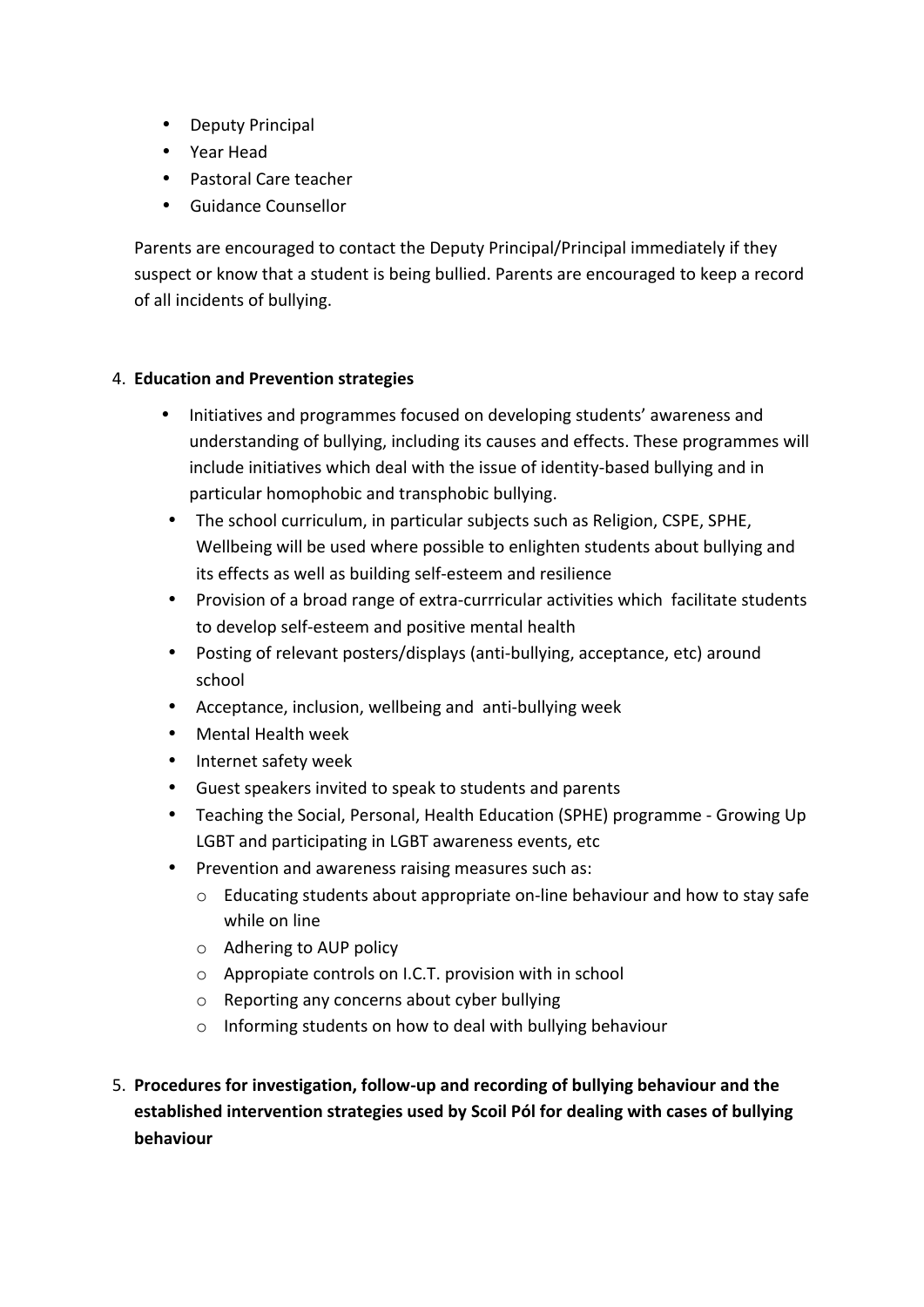Scoil Pól's procedures for investigation, follow-up and recording of bullying behaviour and the established intervention strategies used by the school for dealing with cases of bullying behaviour are outlined below. Instances of bullying will will be reported using the template which will be submitted to Deputy Principal (See Appendix 1)

The primary aim in investigating and dealing with bullying is to resolve any issues and to restore, as far as is practicable, the relationships of the parties involved (rather than to apportion blame).

In investigating and dealing with alledged bullying, the relevant teacher will exercise his/her professional judgement to determine whether bullying has occurred and how best the situation might be resolved

# Procedures for investigation:

The students involved will be asked to give a written account of incident(s) Information from others may be ascertained.

All interviews will be conducted with sensitivity and with due regard to the rights of all students concerned.

While no absolute guarantee of confidentiality can be given, information will be dealt with in a sensitive manner.

# Plan of action where bullying behaviour is established:

The offender is:

- made aware of how the Code of Behaviour has been breached
- made aware of the effect of their behaviour on offended student
- is invited to suggest a resolution
- made aware of applicable sanctions

# Offended is:

- offered support through Pastoral care/Yead Head structures and counselling
- offered opportunity to meet with offender to facilitate resolution and agree a mutually acceptable course of action

# Parents/guardians:

Parents/guardians will be informed and encouraged to support action taken by the school

# Follow-up:

The students will be subject to on-going monitoring by the relevant teacher.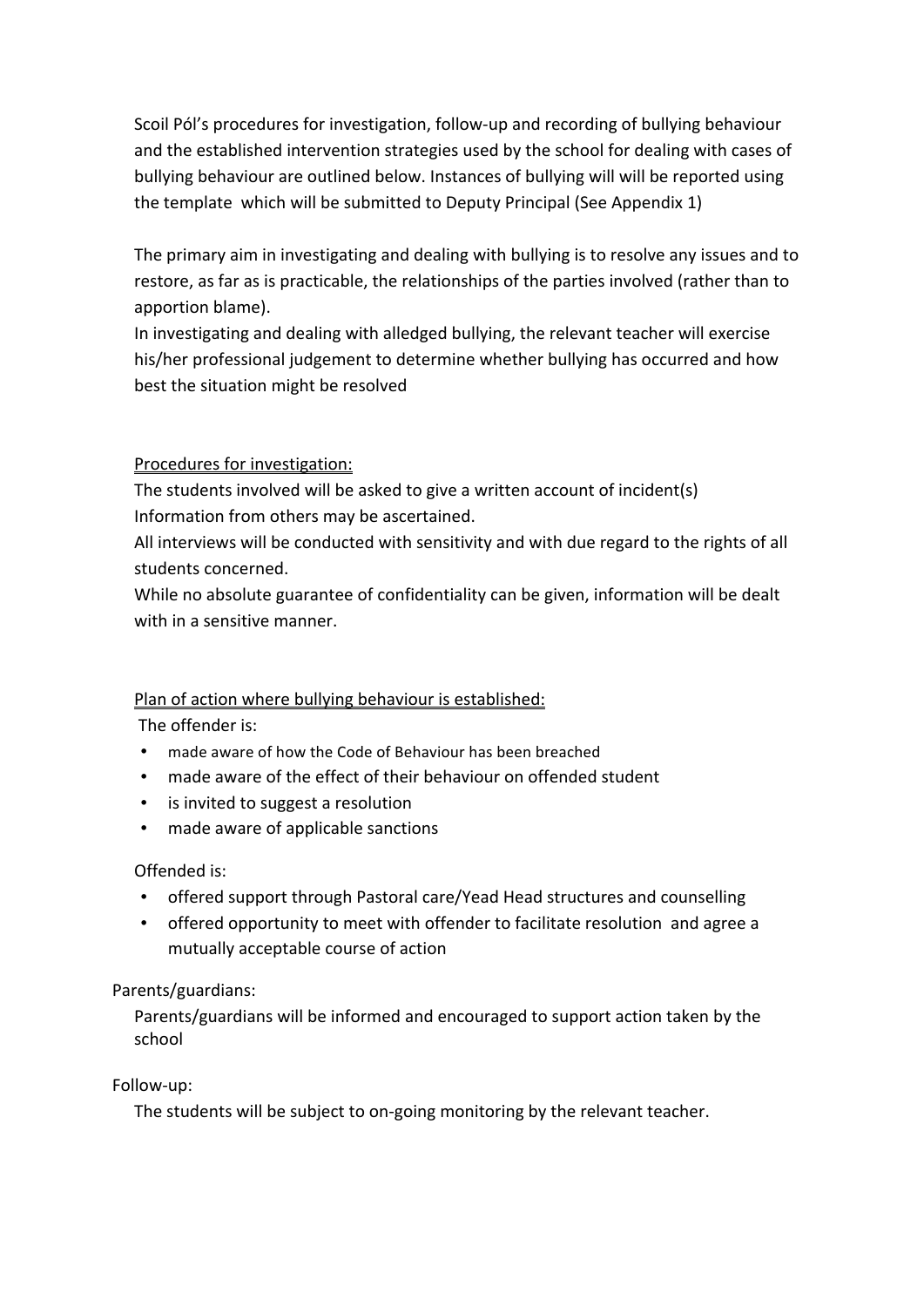- 6. Scoil Pól's **programme of support** for working with students affected by bullying is as follows:
	- Those who have been subjected to bullying will be supported through the Pastoral Care/Year Head structures in the school
	- Those who have been found to have engaged in bullying will be encouraged to recognise the inappropriatness of such behaviour and the seriousness of its effects on others and will be supported through the school's Pastoral Care and Year Head stuctures.
	- Parents may be involved in putting in place strategies to correct the offending behaviour and support those affected by it.
	- Further intervention may be deemed appropriate when instances of bullying occur. This may involve counselling by outside professionals. The objective of such intervention will be the restoration of confidence and self esteem in both offender and offended

Bullying behaviour which escalates, as part of the continuum of behaviour, may be subject to sanctions as per the school's Code of Behaviour

## 7. **Supervision and Monitoring of Students**

The Board of Management of Scoil Pól confirms that appropriate supervision and monitoring policies and practices are in place to both prevent and deal with bullying behaviour and to facilitate early intervention where possible and ongoing intervention, where necessary.

#### 8. **Prevention of Harassment**

The Board of Management of Scoil Pól confirms that the school will, in accordance with its obligations under equality legislation, take all such steps as are reasonably practicable to prevent the sexual harassment of students or staff or the harassment of students or staff on any of the grounds specified in Ireland's Equality legislation i.e., gender including transgender, civil status, family status, sexual orientation, religion, age, disability, race and membership of the Traveller community.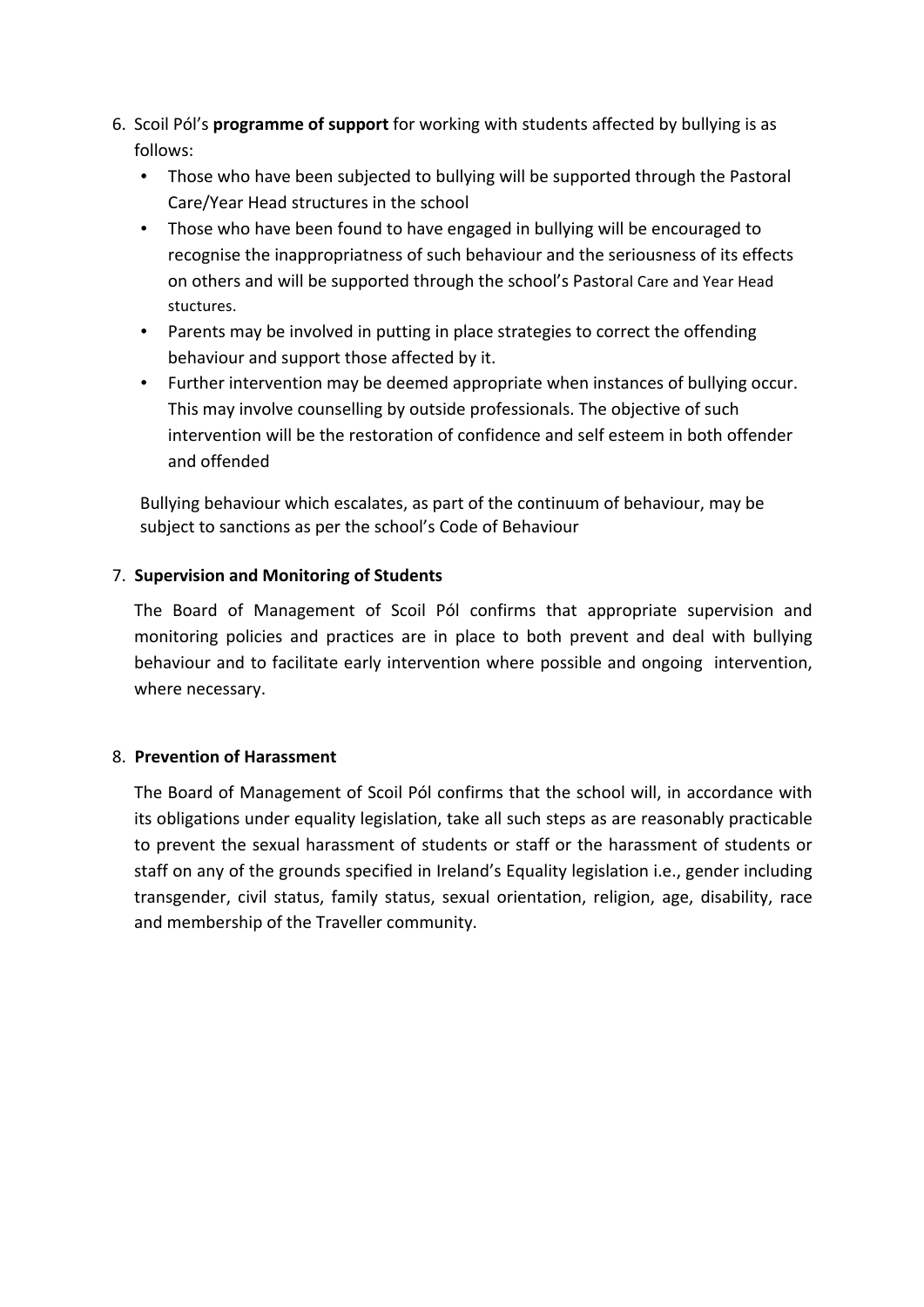This policy was ratified by the Board of Management (BOM) on

This policy has been made available to school personnel, published on the school website and provided to the Parents' Association. A copy of this policy will be made available to the Department and the Trustees, if requested.

This policy and its implementation will be reviewed by the Board of Management of Scoil Pól once every school year. Written notification that the review has been completed will be made available to school personnel, published on the school website and provided to the Parents' Association. A record of the review and its outcome will be made available, if requested, to the Department and the Trustees

Signed: Signed: 

Chairperson of BOM Principal

Date: Date: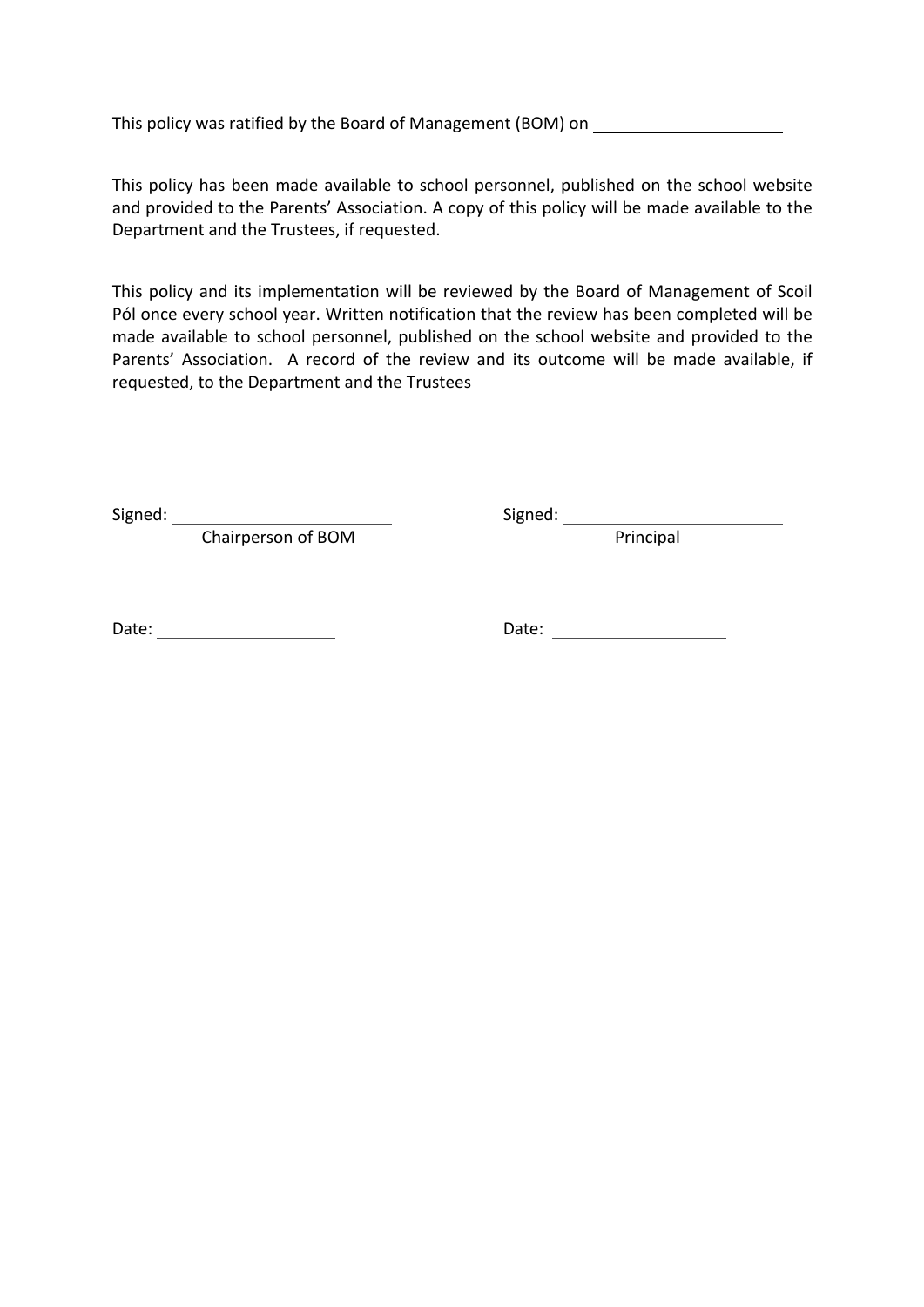## **Appendix 1:**

#### **Template for recording bullying behaviour**

All written accounts from reporting and investigation to be attached

#### 1. Name of student being bullied and class group

Name Class

## **2. Name(s) and class(es) of student(s) engaged in bullying behaviour**

|  |  | <u> a shekara ta 1999 a shekara ta 1999 a shekara ta 1999 a shekara ta 1999 a shekara ta 1999 a shekara ta 1999 a shekara ta 1999 a shekara ta 1999 a shekara ta 1999 a shekara ta 1999 a shekara ta 1999 a shekara ta 1999 a sh</u> |
|--|--|--------------------------------------------------------------------------------------------------------------------------------------------------------------------------------------------------------------------------------------|
|  |  |                                                                                                                                                                                                                                      |

## **3. Source** of bullying

concern/report (tick relevant

box(es))\*

| Pupil concerned    |  | Classroom         |
|--------------------|--|-------------------|
| <b>Other Pupil</b> |  | Corridor          |
| Parent             |  | <b>Toilets</b>    |
| Teacher            |  | Recreational area |
| Other              |  | <b>School Bus</b> |
|                    |  |                   |

# **4. Location** of incidents (tick

relevant  $box(es)$ <sup>\*</sup>

| Classroom         |  |
|-------------------|--|
| Corridor          |  |
| Toilets           |  |
| Recreational area |  |
| <b>School Bus</b> |  |
| Other             |  |

## **5. Name of person(s) who reported** the bullying concern

## **6. Type** of Bullying Behaviour (tick relevant box(es)) \*

| <b>Physical Aggression</b> | Cyber-bullying          |  |
|----------------------------|-------------------------|--|
| Damage to Property         | Intimidation            |  |
| Isolation/Exclusion        | <b>Malicious Gossip</b> |  |
| Name Calling               | Other (specify)         |  |

## 7. Where behaviour is regarded as identity-based bullying, indicate the relevant category:

| Homophobic | Disability/SEN | Racist | Membership of Traveller   Other (specify) |  |
|------------|----------------|--------|-------------------------------------------|--|
|            | related        |        | community                                 |  |
|            |                |        |                                           |  |